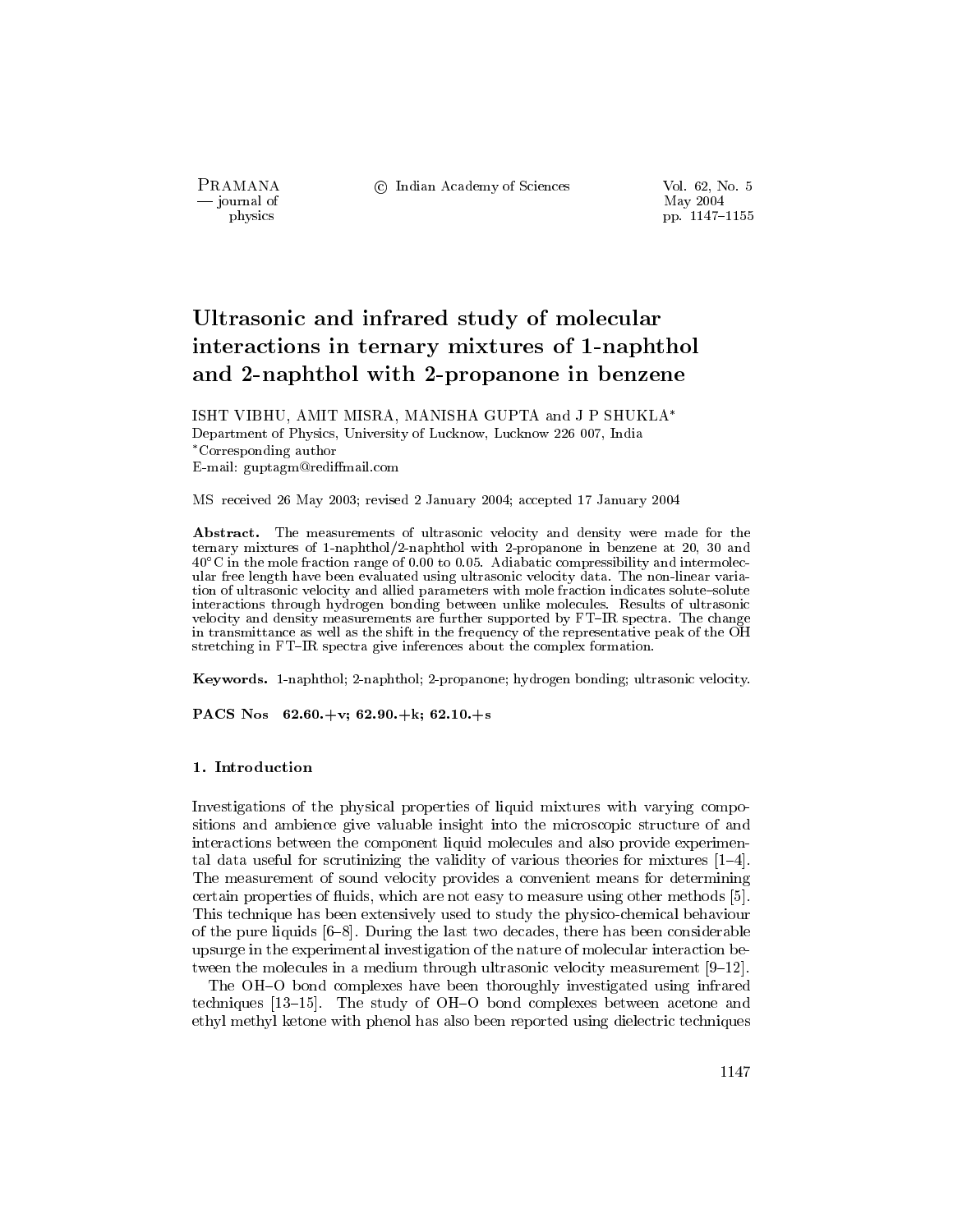Isht Vibhu et al

by our research group  $[4]$ , where longer relaxation time and high value of distribution parameter have been explained on the basis of association forming a OH-O type hydrogen bond. As a continuation of our programme of research on the ongoing study of thermo-acoustical properties of ternary mixtures in non-polar solvent  $[16-18]$ , we have reported here the study of OH-O bonded complexes by measuring the ultrasonic velocity (U) (at a fixed frequency of 1 MHz) and density ( $\rho$ ) for two ternary mixtures, viz. 1-naphthol + 2-propanone + benzene mixture (mixture 1) and 2-naphthol + 2-propanone + benzene mixture (mixture 2) at 20, 30 and  $40^{\circ}$ C and at the atmospheric pressure. The molecular interactions through hydrogen bonding between the hydrogen atom of naphthol molecule and oxygen atom of propanone molecule have been examined. The results of ultrasonic velocity measurements were further examined using the FT-IR spectra for both the ternary mixtures at  $30^{\circ}$ C.

#### 2. Experimental details

Ultrasonic velocity was measured using the ultrasonic interferometer (Model M83) provided by Mittal Enterprises, New Delhi. The instrument was calibrated by measuring the velocity in standard liquids, e.g. AR grade benzene and carbon tetrachloride (CCl<sub>4</sub>). Our measured values of U at 20, 25, 30, and  $40^{\circ}$ C for benzene and carbon tetrachloride agree closely with the literature values [19]. Maximum possible experimental error in U has been found to be  $\pm 0.08\%$ . The temperature was controlled by circulating water around the liquid cell from thermostatically controlled adequately stirred water bath (accuracy  $\pm 0.1^{\circ}$ C). The density of various systems has been measured using a dilatometer as described earlier [18].

FT-IR spectrum was recorded using FT-IR spectrophotometer provided by Perkin & Elmer, at the Regional Sophisticated Instrumentation Centre, CDRI, Lucknow.

The chemicals used were obtained from Ranbaxy Fine Chemicals Limited, Central Drug House (P) Limited, and E. Merk (India) Ltd., Mumbai. All the chemicals used were purified by standard procedures discussed by Perrin and Armarego [20].

Adiabatic compressibility ( $\beta$ ) and intermolecular free length ( $L_f$ ) [17] were calculated from the measured values of ultrasonic velocity (U) and density ( $\rho$ ) using the following standard formulae:

$$
\beta = \frac{1}{U^2 \rho},
$$
  

$$
L_{\rm f} = K \beta^{1/2},
$$

the values of K for different temperatures were taken from the work of Jacobson [21]. The respective percentage error in the estimation of  $\beta$  and  $L_f$  are 0.215% and  $0.11\%$ .

## 3. Results and discussion

Ultrasonic velocity (U) and density ( $\rho$ ) for mixtures 1 and 2 have been listed in table 1. The representative graphs of  $\beta$  and  $L_f$  as a function of mole fraction for

1148 Pramana - J. Phys., Vol. 62, No. 5, May 2004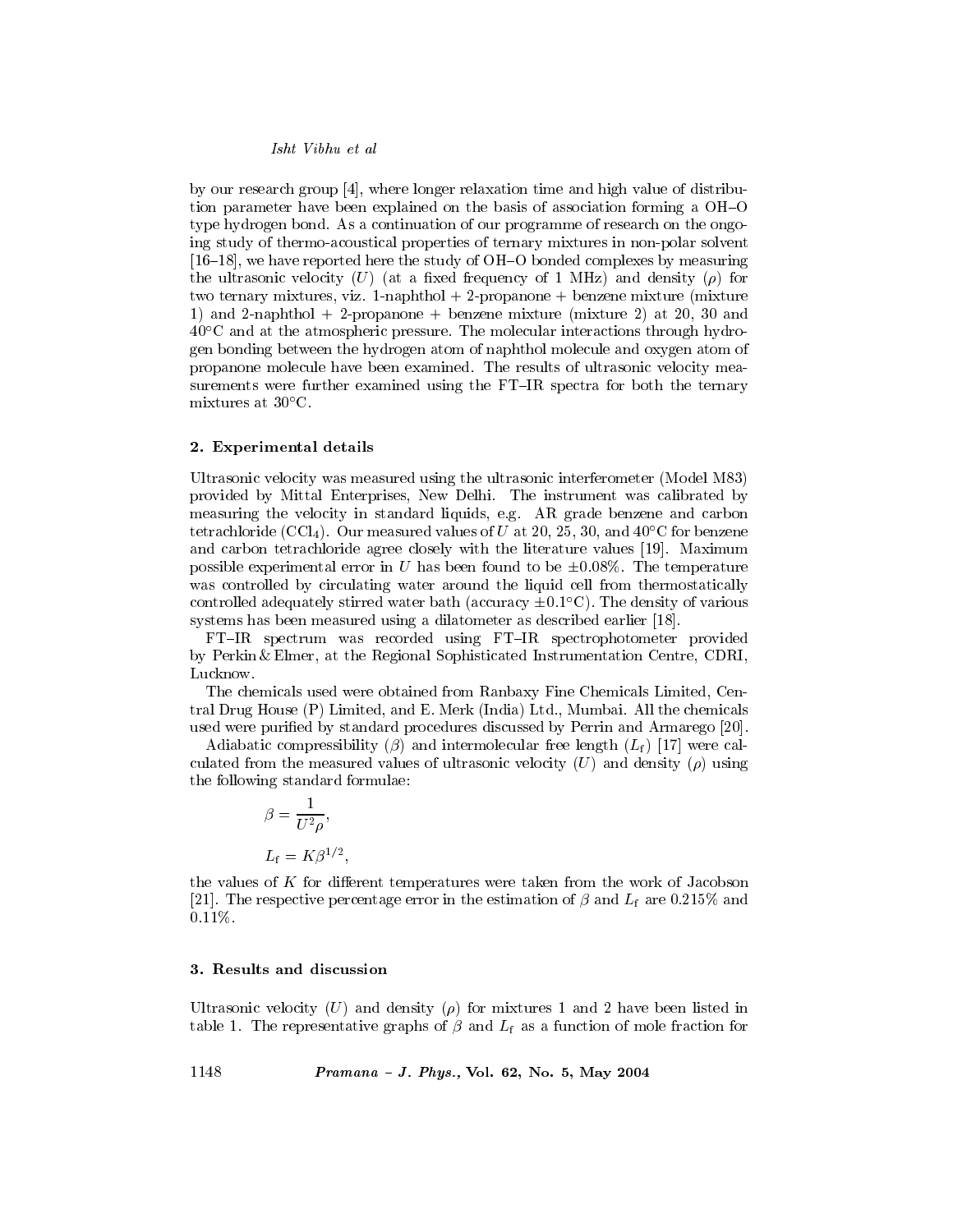|                    |                     | $t=20^{\circ}$ C |                       | $t=30^{\circ}$ C |                   | $t=40^{\circ}$ C |                   |
|--------------------|---------------------|------------------|-----------------------|------------------|-------------------|------------------|-------------------|
|                    |                     | U                | $\rho$                | U                | $\rho$            | U                | $\rho$            |
| $\boldsymbol{X}^*$ | Mole ratio**        | $\rm (m~s^{-1})$ | (kg m <sup>-3</sup> ) | $(m s^{-1})$     | $\rm (kg~m^{-3})$ | $\rm (m~s^{-1})$ | $\rm (kg~m^{-3})$ |
|                    |                     |                  | Mixture 1             |                  |                   |                  |                   |
| 0.0000             |                     | 1316             | 877.2                 | 1273             | 869.1             | 1223             | 857.1             |
| 0.0054             | 0.187               | 1317             | 877.7                 | 1273             | 869.6             | 1226             | 859.1             |
| 0.0109             | 0.377               | 1318             | 878.3                 | 1275             | 870.1             | 1228             | 861.0             |
| 0.0163             | 0.572               | 1320             | 881.1                 | 1279             | 873.8             | 1230             | 863.2             |
| 0.0193             | 0.677               | 1323             | 882.6                 | 1280             | 875.0             | 1240             | 864.0             |
| 0.0219c            | 0.783c              | 1324             | 884.0                 | 1286             | 875.9             | 1249             | 866.1             |
| 0.0247             | 0.874               | 1325             | 885.9                 | 1292             | 877.7             | 1246             | 866.9             |
| 0.0275             | 0.975               | 1329             | 887.4                 | 1294             | 878.6             | 1245             | 868.1             |
| 0.0303             | 1.083               | 1330             | 887.8                 | 1299             | 879.0             | 1245             | 868.7             |
| $0.0331^{b}$       | $1.186^{\rm b}$     | 1332             | 889.3                 | 1301             | 880.3             | 1244             | 870.6             |
| 0.0360             | 1.291               | 1333             | 891.2                 | 1294             | 881.7             | 1243             | 871.2             |
| 0.0389             | 1.383               | 1334             | 891.7                 | 1293             | 882.9             | 1243             | 872.6             |
| 0.0446             | 1.607               | 1339             | 894.1                 | 1290             | 886.6             | 1240             | 874.0             |
| $0.0479 ^{\rm a}$  | $1.763^{\rm a}$     | 1349             | 894.8                 | 1289             | 887.0             | 1236             | 876.5             |
| 0.0504             | 1.813               | 1342             | 896.6                 | 1288             | 887.7             | 1234             | 877.6             |
| 0.0534             | 1.935               | 1331             | 897.5                 | 1281             | 889.2             | 1233             | 879.4             |
| 0.0563             | 2.055               | 1328             | 898.3                 | 1279             | 890.2             | 1233             | 880.0             |
|                    |                     |                  | Mixture 2             |                  |                   |                  |                   |
| 0.0000             |                     | 1316             | 877.2                 | 1273             | 869.1             | 1223             | 857.1             |
| 0.0054             | 0.1836              | 1319             | 878.2                 | 1278             | 869.7             | 1231             | 858.5             |
| 0.0108             | 0.3748              | 1322             | 880.3                 | 1282             | 871.6             | 1235             | 862.0             |
| 0.0164             | 0.5714              | 1323             | 883.6                 | 1284             | 874.2             | 1236             | 864.4             |
| 0.0219             | 0.7672              | 1324             | 885.0                 | 1285             | 876.9             | 1238             | 866.3             |
| 0.0275             | 0.9932              | 1325             | 886.7                 | 1286             | 878.0             | 1241             | 868.7             |
| 0.0330             | 1.1970              | 1326             | 889.2                 | 1289             | 880.4             | 1245             | 870.4             |
| 0.0360             | 1.2952              | 1327             | 889.9                 | 1290             | 881.3             | 1248             | 870.9             |
| 0.0387c            | 1.4008c             | 1329             | 890.9                 | 1294             | 882.1             | 1250             | 872.3             |
| 0.0417             | 1.5105              | 1330             | 891.7                 | 1295             | 884.1             | 1248             | 874.8             |
| $0.0446^{\rm b}$   | 1.6491 <sup>b</sup> | 1334             | 892.8                 | 1299             | 886.2             | 1248             | 876.8             |
| 0.0475             | 1.7418              | 1340             | 893.8                 | 1297             | 886.9             | 1246             | 877.3             |
| 0.0504             | 1.8373              | 1349             | 894.6                 | 1296             | 887.8             | 1244             | 877.7             |

 $\pm$  and  $\pm$  . On the set of  $\pm$  (c) and define  $\pm$  (p) for  $\pm$  mappings  $\pm$   $\pm$  proponents  $+$  benzene (mixture 1) and 2-naphthol  $+$  2-propanone  $+$  benzene (mixture 2)  $\quad$  mixtures.

wore fraction of 1-naphthof for mixture 1 and 2-naphthof for mixtu

\*\*Mole ratio =  $n_{1-\text{naphthol}}/n_{2-\text{propanone}}$  for mixture 1 and  $n_{2-\text{naphthol}}/n_{2-\text{propanone}}$ -

 $\mathrm{a}$ Position of velocity maximum at 20 $\mathrm{^{\circ}C}$ .

- Position of velocity maximum at 30 C.

 $\sim$  Position of velocity maximum at 40  $\sim$ .

-  ! --/7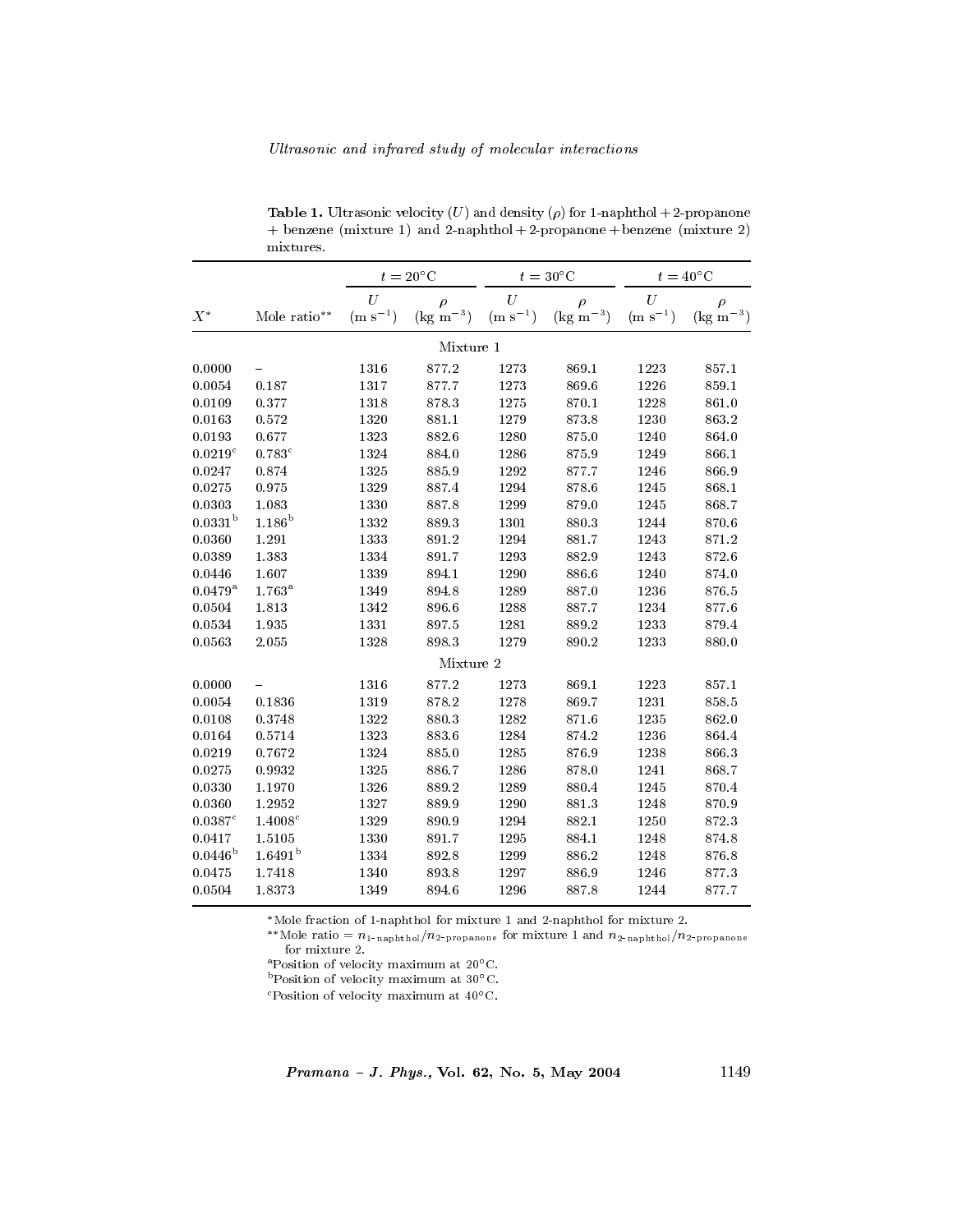Isht Vibhu et al



**Figure 1.** Adiabatic compressibility ( $\beta$ ) against mole fraction (X) of naphthols for 1-naphthol  $+$  2-propanone  $+$  benzene (mixture 1) and 2-naphthol  $+$  $2$ -propanone + benzene (mixture 2).

both the mixtures have been presented in figures 1 and 2. The measured values of standard deviation of velocities (at the peak) have been found to be lesser than  $0.12$  m/s for the mixtures studied at various temperatures for 20 measurements. The infrared spectra for mixture 1 and mixture 2 in the region of OH stretching have been presented in figures 3 and 4 respectively.

It is seen from table 1 for mixture 1 that, at  $20^{\circ}$ C, ultrasonic velocity increases with increasing concentration and attains a maximum at 0.0479 mole fraction. On further increasing the concentration the velocity decreases. A shift in velocity maxima from 0.0479 to 0.0331 and 0.0219 mole fractions with increase in temperature from 20 $^{\circ}$ C to 30 $^{\circ}$ C and then to 40 $^{\circ}$ C respectively, is observed in mixture 1. In the

Pramana - J. Phys., Vol. 62, No. 5, May 2004

1150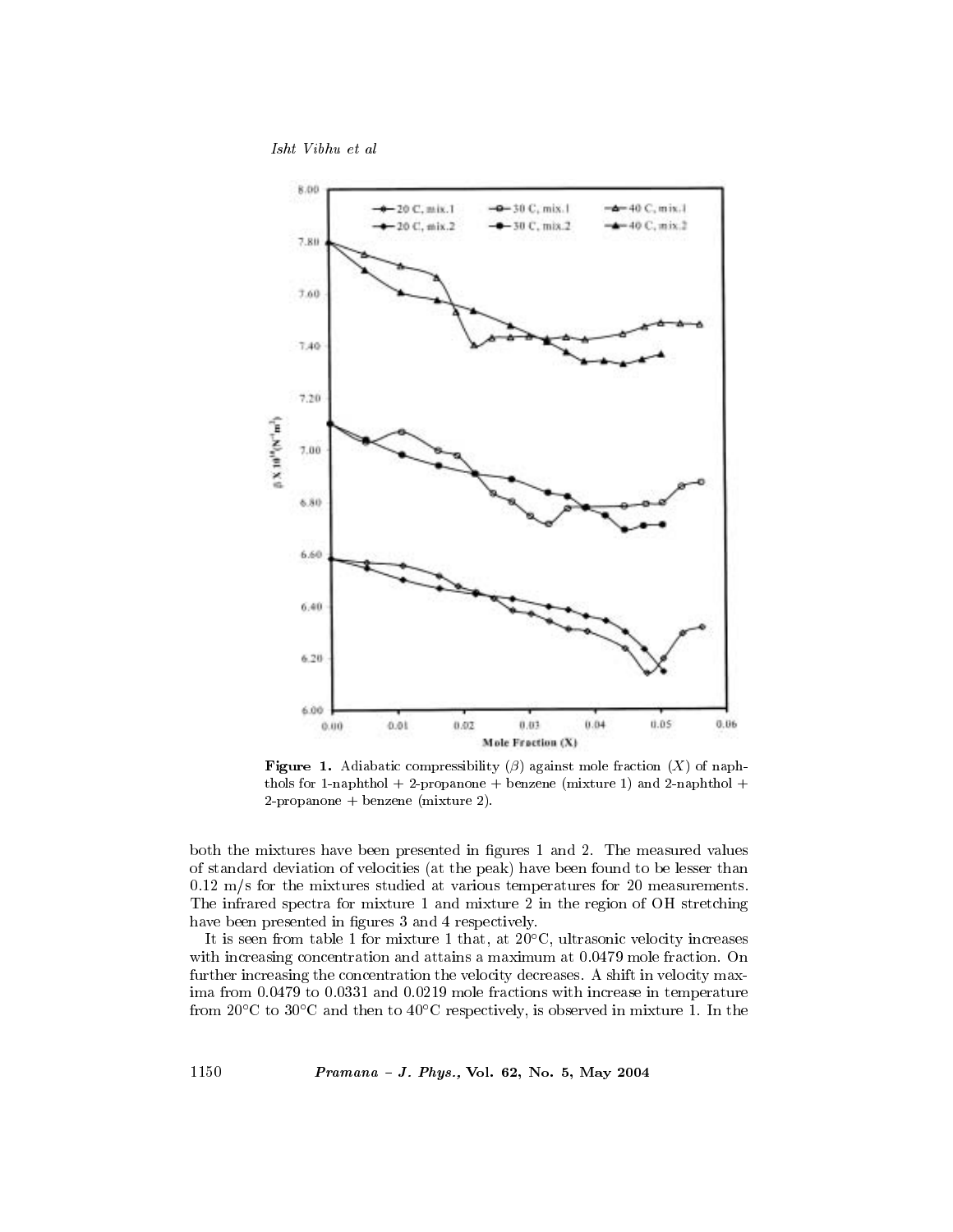

Ultrasonic and infrared study of molecular interactions

**Figure 2.** Intermolecular free length  $(L_f)$  against mole fraction  $(X)$  of naphthols for 1-naphthol  $+$  2-propanone  $+$  benzene (mixture 1) and 2-naphthol  $+$ 2-propanone + benzene (mixture 2).

Mole Fraction (X)

case of mixture 2, velocity increases with increasing mole fraction at  $20^{\circ}$ C without exhibiting any velocity peak. It appears that velocity maximum at 20°C for mixture 2 may occur at some higher mole fraction but mixtures of mole fraction higher than 0.0504 could not be prepared because 2-naphthol is not completely soluble in benzene at room temperature beyond this mole fraction. However, a velocity maximum does occur for this mixture at 0.0446 mole fraction at  $30^{\circ}$ C, which shifts to 0.0387 mole fraction when temperature is raised to  $40^{\circ}$ C. The non-linear variation of ultrasonic velocity with concentration indicates the occurrence of complex formation between unlike molecules  $[17,22]$ . The strength of the molecular interaction in liquid mixture becomes maximum at those mole fractions where the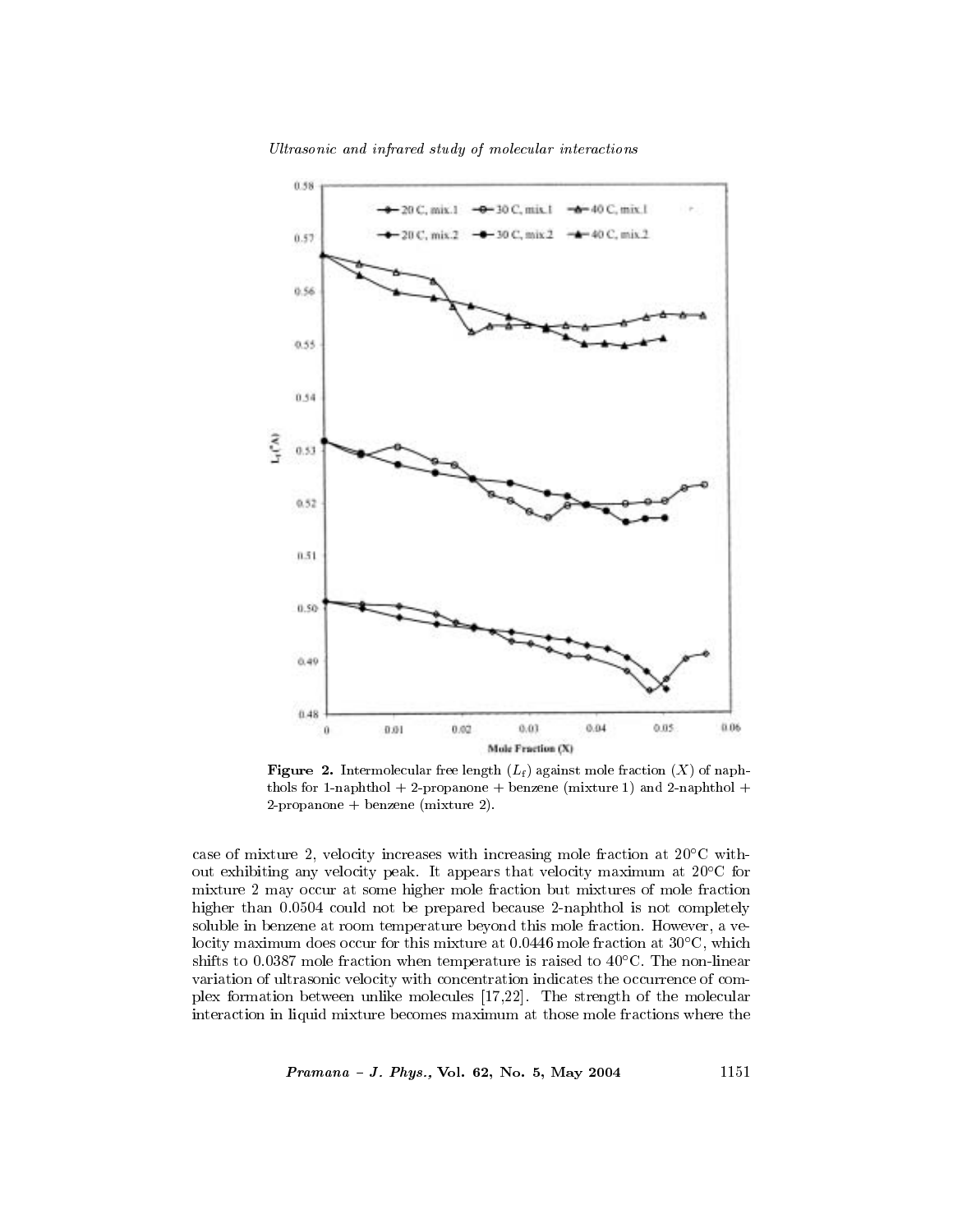



Figure 3. Observed OH stretching bands in IR spectrum of mixture 1  $(1-napht hol + 2-propanone + benzene)$  at various concentrations.

velocity maxima occur. 2-Propanone exists in two tautomeric forms: one is keto form  $[H_3C-C(=O)-CH_3]$  and the other is enol form  $[H_2C=C(-OH)-CH_3]$ . The variation of ultrasonic velocity may be explained on the basis of the fact that the hydrogen bonds are formed between the free hydrogen attached to the oxygen atom in the molecule of 1-naphthol or 2-naphthol and the oxygen atom of the carbonyl group in the molecule of 2-propanone. Besides, complex formation through hydrogen bonding is also possible between the hydrogen atom of the hydroxyl group in the enol form of 2-propanone and oxygen atom of hydroxyl group of 1-naphthol/2naphthol molecule. The complex formation can be illustrated through the molecular structure shown below:



Pramana - J. Phys., Vol. 62, No. 5, May 2004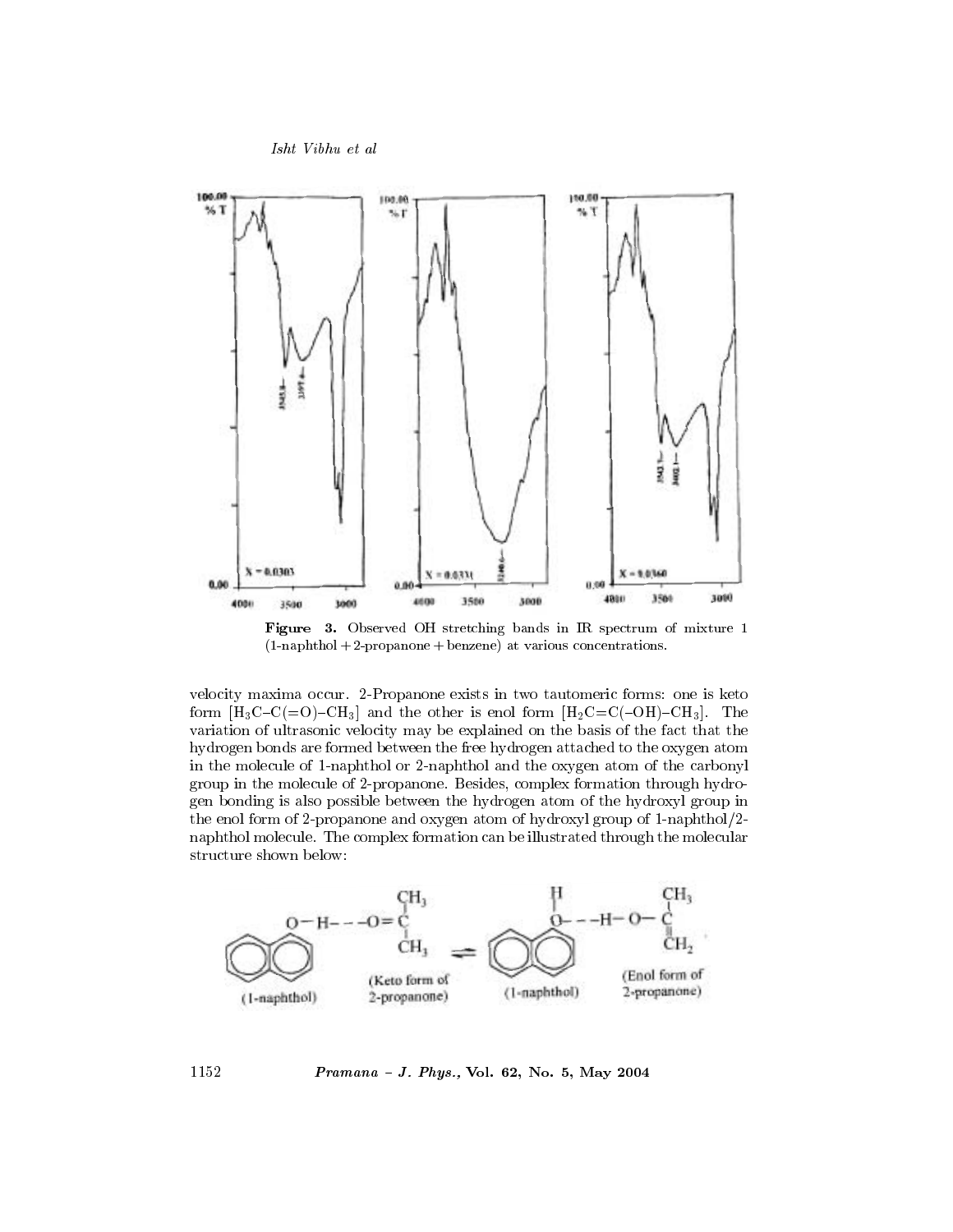



It is noteworthy that the hydrogen bonded complex in both the cases is of the type OH–O and probably would not make much difference in the observed velocity values.

A close perusal of table 1 reveals that as the temperature increases, the position of velocity maximum shifts towards lower mole fraction as well as lower mole ratio. Stoichiometry of the complex, as represented by mole ratio  $(n_{\text{naphthol}}/n_{\text{propanone}})$ suggests that at a higher temperature, lesser number of 1-naphthol (or 2-naphthol) molecules are forming complex with one molecule of 2-propanone. This may be due to increased randomness induced by the rise in temperature. Further, it is evident from table 1 that in the case of mixture 2, the velocity peak obtained at a specific temperature exists at a higher mole fraction as compared to mixture 1. This may be due to the fact that 1-naphthol is more acidic than 2-naphthol, the dissociation constant of 1-naphthol ( $pK_a = 9.30$ ) being less than that of 2-naphthol  $(pK_a = 9.57)$  [19].

Since the adiabatic compressibility  $(\beta)$  has an inverse relationship with the velocity, it decreases as the concentration of solute increases and reaches a minimum and then again increases. As expected, the mixtures studied here show compressibility minima in the same region of concentration where the velocity maxima occur (figure 1). The hydrogen bond formation strengthens the intermolecular forces re-

Pramana - J. Phys., Vol. 62, No. 5, May 2004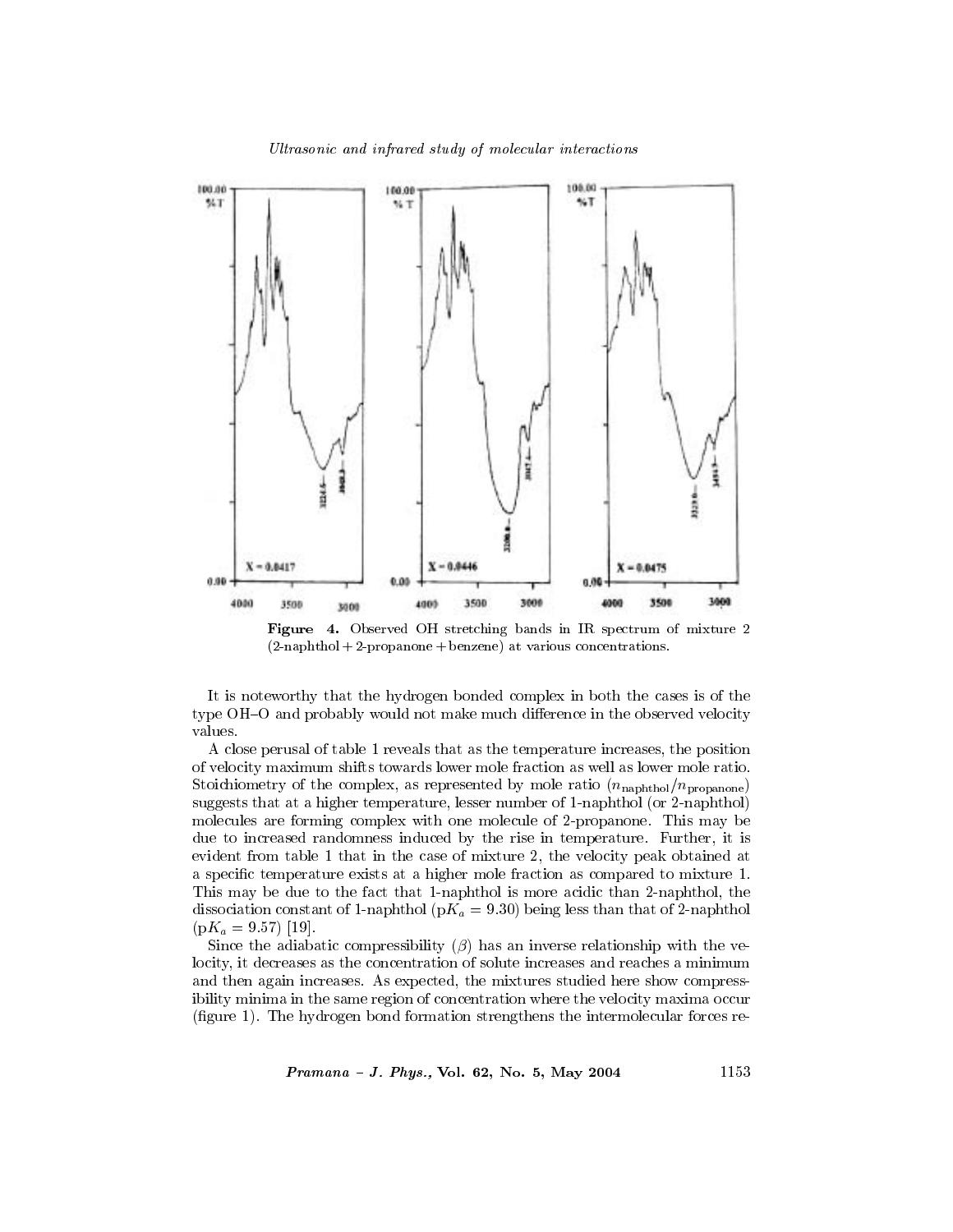sulting in a decrease in  $\beta$  and an increase in U at or very near those concentrations where complex formation occurs. In case of liquid mixtures showing minima in  $\beta$ , there is a definite contraction on mixing and the variation observed is due to complex formation. Similar results were reported by Awasthi *et al* [17] and Babu *et al* [23]. The inverse dependence of intermolecular free length  $(L_f)$  and ultrasonic velocity has been evolved from a model for sound propagation proposed by Eyring and Kincaid [24]. Distinct changes observed in the form of the minimum of  $L_f$ (figure 2) in the same region of concentration where compressibility minimum and velocity maximum occur, indicate that there is a significant interaction between the two solute molecules due to which structural arrangement is considerably affected  $\left[25\right]$ 

In order to examine molecular association in these systems further, Fourier transform-infrared spectra (FT-IR) were recorded at room temperature  $(30^{\circ}C)$ at three concentrations each (at and near the ultrasonic velocity peaks) for both mixture 1 and mixture 2.

It is a well-established fact that the formation of hydrogen bonding lowers the frequency of OH stretching and a broad band appears at a lower frequency as compared to free OH group, which gives a sharp band in the frequency range of  $3650 - 3590$  cm<sup>-1</sup> [26].

Figures 3 and 4 clearly indicate that in mixture 1, the O-H band appears at frequency 3240.6 cm<sup>-1</sup> for 0.0331 mole fraction and in mixture 2, the band appears at frequency 3200.0 for 0.0446 mole fraction but with further increase or decrease in concentration in these mixtures, O-H band shifts toward higher frequency which indicates the weakening of molecular association through intermolecular hydrogen bonding. It is also seen from these figures that at mole fractions where velocity maximum occurs, viz. 0.0331 for mixture 1 and 0.0446 for mixture 2, transmittance at O–H broad band is minimum as compared to that at other two concentrations  $(0.0303$  and  $0.0360$  mole fractions for mixture 1 and  $0.0417$  and  $0.0475$  mole fraction for mixture 2) in both the cases. This further indicates that a maximum number of molecular absorbers are present at this frequency and concentration. This reduces the intensity of transmitted light at the frequency where the strength of complex formation through hydrogen bonding is strong.

Thus the pattern, position and transmittance of the O-H band as per infrared data strongly support the conclusion drawn from the ultrasonic data that the molecular interaction is taking place through hydrogen bonding between the oxygen atom of 2-propanone molecule and the hydrogen atom of 1-naphthol/2-naphthol molecule. It may be concluded that ultrasonic studies supported with IR studies provide for a comprehensive investigation of complex formation in ternary mixtures.

#### Acknowledgements

The authors are thankful to V K Pandey, Lucknow University, for providing invaluable help and suggestions during the present work. One of the authors (Isht Vibhu) is thankful to CSIR, New Delhi, for providing Senior Research Fellowship  $(SRF (NET), No. 9/107 (212) 99-EMR-I)$  during the present work.